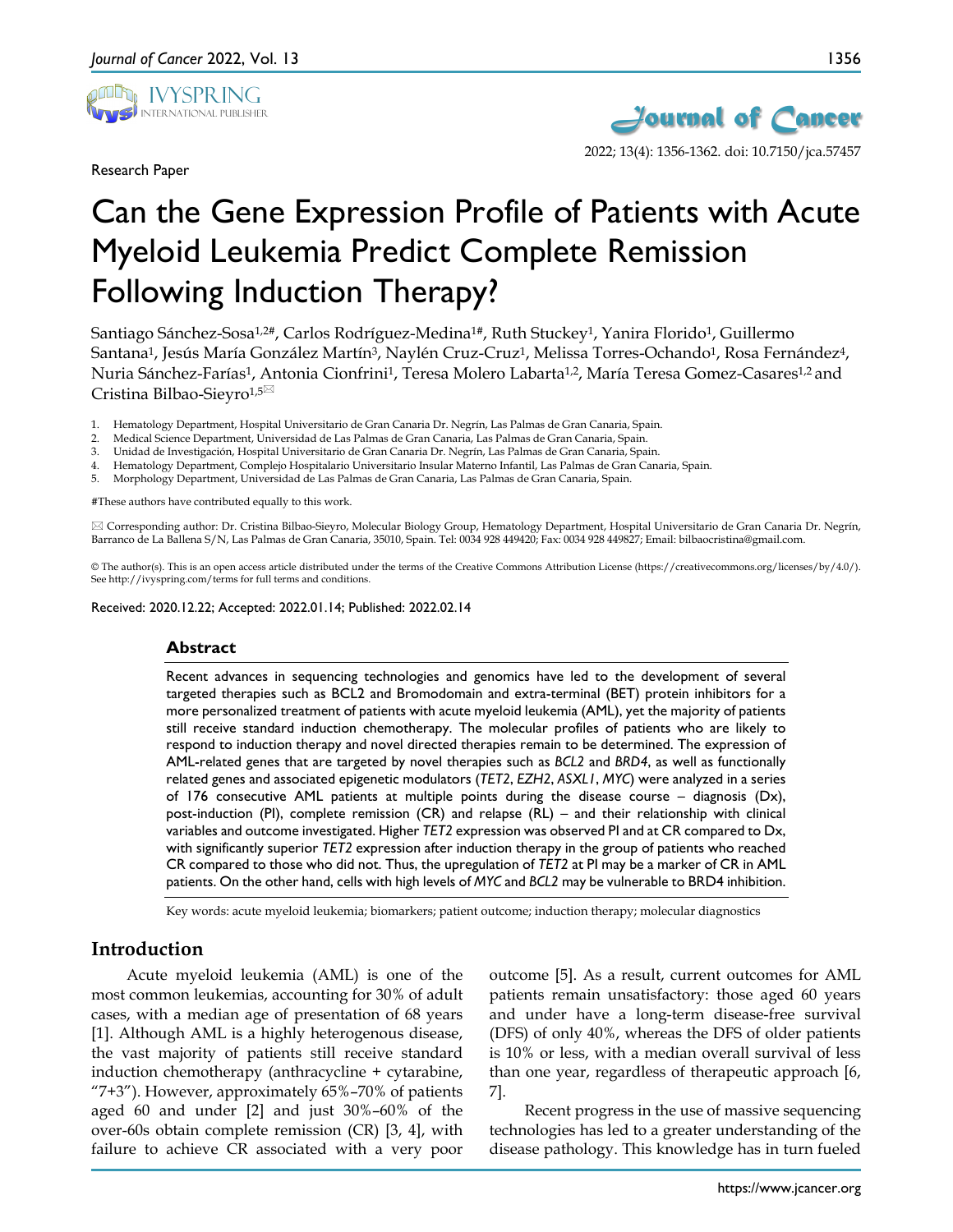the development of targeted therapies, such as those developed against *FLT3* and *IDH1/2* mutations [8]. BCL2 inhibitors (venetoclax was approved by the FDA on November 21, 2018, in combination with azacitidine or decitabine or low-dose cytarabine for the treatment of newly-diagnosed AML in adults aged 75 years or older [9]) and Bromodomain and extra-terminal (BET) protein inhibitors (showing promising results in recent clinical trials [10]), both of which induce apoptosis, are also offering hope for AML patients.

Nevertheless, the molecular profiles of patients who are likely to respond to these novel targeted therapies remain to be determined. Moreover, algorithms to predict which patients are unlikely to respond well to the standard induction regime, and thus could benefit from an alternative therapy, do not exist and represent an unmet clinical need. Therefore, there is still much work to be done in personalizing the risk stratification and treatment regimes of AML patients in the clinic.

In this study, we determined the expression of AML-related genes that are targeted by novel therapies in AML such as *BCL2* and *BRD4*, as well as functionally related genes and associated epigenetic modulators (*TET2*, *EZH2*, *ASXL1*, *MYC*) in a series of patients with AML at diagnosis and at different points during follow-up and evaluated whether their expression was predictive of complete remission after induction and/or patient outcome.

# **Materials & Methods**

In this study, approved by our center's IRB (Comité Ético de Investigación Clínica, CEI\_ HUGCDN\_565/150024), we analyzed 176 consecutive AML patients diagnosed at the Hospital Universitario de Gran Canaria Dr. Negrín and the Complejo Hospitalario Universitario Materno Infantil, Las Palmas, Spain, from January 2014 to July 2017.

Bone marrow (BM) and peripheral blood (PB) samples were collected at diagnosis (Dx), post-induction (PI, which corresponded to the BM evaluation at day 21 after induction therapy), complete remission (CR, defined as <5% blasts in bone marrow, absence of extramedullary disease, neutrophils ≥1.0 × 10<sup>9</sup>/L and platelets ≥100 × 10<sup>9</sup>/L, according to the 2017 ELN recommendations [11]) and at relapse (RL).

RNA was extracted from bone marrow cell pellets using the Qiacube automatic extractor (Qiagen) and cDNA synthesized with random hexamers (Roche) and M-MLV Reverse Transcriptase (Promega). Real-time quantitative PCR (RT-qPCR) was conducted with Perfecta SYBR Green FastMix (Quanta Bioscience) on the LightCycler 480 platform (Roche), with *ABL1* as reference gene.

Gene expression was determined by the 2-∆∆Ct method normalized to *ABL1* and relative to a cDNA pool from 10 healthy donors as internal calibrator; *MYC* expression was normalized to *RPS14*. Primer sequences are available upon request. Expression of targets genes was analyzed separately in the healthy donors with no significant variation observed.

Pearson correlation coefficients were used to calculate correlations between two continuous variables. For the comparison between continuous variables, paired Student's t-test for parametric data or Wilcoxon signed-rank test for non-parametric variables was used. Univariate and multivariate survival analyses were carried out using the Cox proportional hazard model only for patients who received first-line intensive treatment (anthracycline + cytarabine, 7 + 3 schedule). Progression-free survival was defined as the time from diagnosis to disease progression or death from any cause (PFS). All statistical analyses were two-sided, with statistical significance was set at a p-value < 0.05. Analyses were carried out using the R Core Team 2019 (version 3.6.1).

Informed consent was provided by all patients and donors. The datasets from this study are available from the corresponding author on reasonable request.

# **Results**

## **Patient characteristics**

Median patient age was 59 years (min–max: 16-82 years, see Supplementary Table 1 for patient characteristics). A *de novo* AML was diagnosed in 150 patients, while 26 were secondary AML (therapyrelated or with an antecedent hematologic disorder). The majority of patients (94.3%) received standard induction chemotherapy (anthracycline + cytarabine, "7+3"), and 38.6% of patients received hematopoietic stem cell transplantation in consolidation. Of the patients who received induction chemotherapy, 89 (50.6%) reached CR.

## **Gene expression correlation**

RT-qPCR was performed on RNA extracted from whole BM for patients with a sample available that was suitable for RNA expression analysis (e.g., not degraded). Mean gene expression levels at diagnosis (normalized to *ABL1* and relative to a pool of healthy donor controls) were below the values of controls for *TET2* (mean 0.22, SD ± 0.15, min–max 0–0.91, n = 153), *EZH2* (mean 0.43, SD ± 0.29, min–max 0.04–1.73, n = 155), *BRD4* (mean 0.47, SD ± 0.37, min–max 0.05–2.59, n = 158), and *ASXL1* (mean 0.66, SD ± 0.44, min–max  $0.08-2.85$ , n = 155); and were higher compared to controls for *BCL2* (mean 1.61, SD  $\pm$  1.16, min-max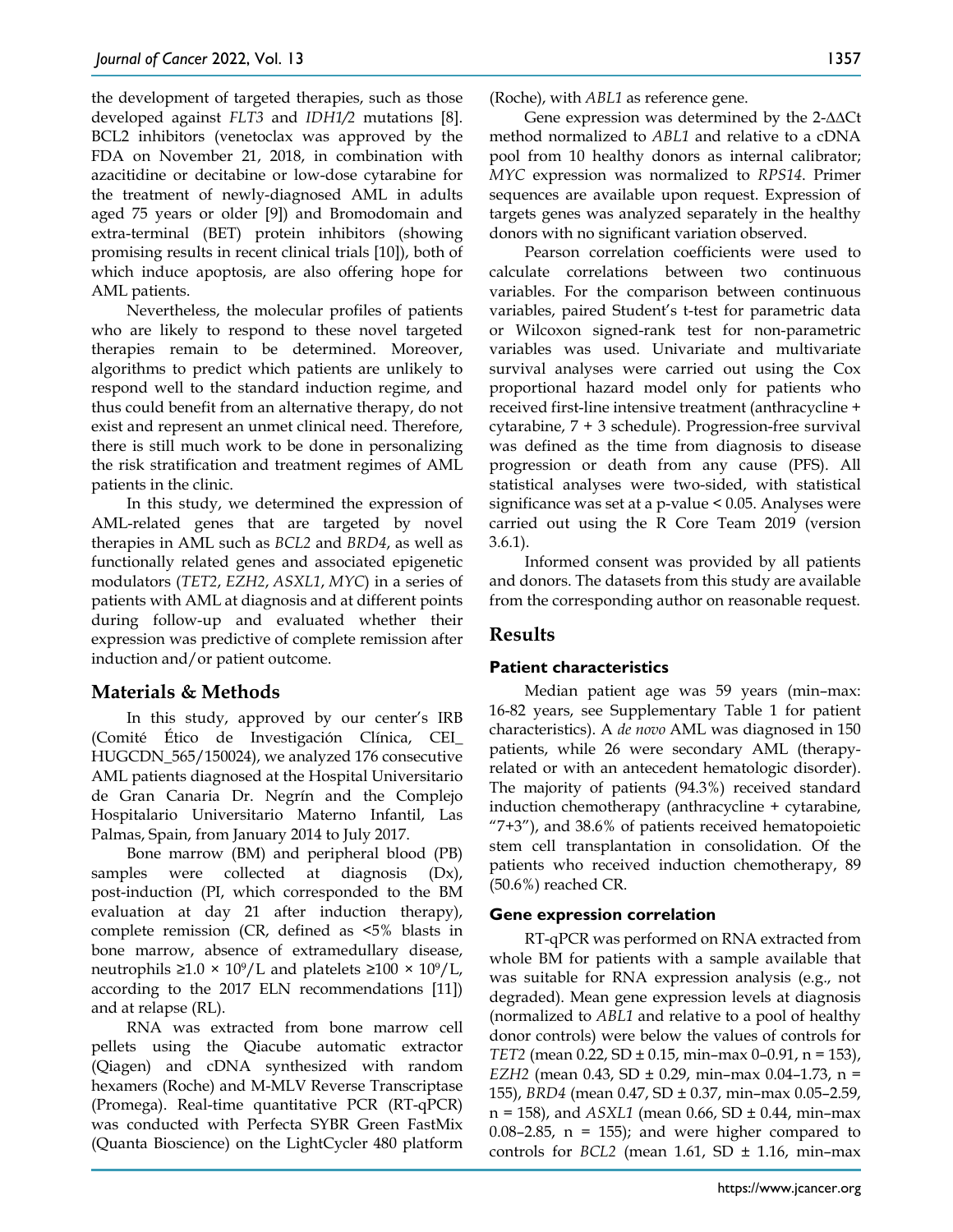

**Figure 1. Average expression levels of study genes at different timepoints during follow up.** Normalized expression shown at diagnosis (Dx), post-induction (PI), complete remission (CR) and relapse (RL). Values were normalized to the *ABL1* reference gene and relative to a pool of healthy donors.



**Figure 2. Correlation analysis of gene expression levels.** The r values (Pearson correlation coefficient) of statistically significant correlations are represented according to the color heat map; white squares were not significant. \*p<0.05, \*\*p<0.01, \*\*\*p<0.001.

Correlation analyses among gene expression levels at diagnosis (Figure 2) revealed positive correlation between *BRD4/ASXL1* (*r* = 0.56, p < 0.001), *EZH2/ASXL1* (*r* = 0.4, p < 0.001); *BRD4/EZH2* (*r* = 0.31, p < 0.001), *BRD4/MYC* (*r* = 0.25, p = 0.01), *TET2/EZH2* (*r* = 0.24, p = 0.01), *BRD4/TET2* (*r* = 0.23, p = 0.01), and *TET2*/*ASXL1* ( $r = 0.2$ ;  $p = 0.03$ ). High correlation (Pearson correlation coefficient  $r \geq 0.8$ ) was also observed between *EZH2/ASXL1* at PI (*r* = 0.82, p < 0.001), CR (*r* = 0.92, p < 0.001); and at relapse (*r* = 0.85,  $p < 0.001$ ).

#### **Expression levels during follow-up**

Comparing expression levels at Dx with PI, *TET2*  showed a significant increase (mean Dx 0.22 *vs.* PI 0.33, p < 0.001), while *BCL2* (mean Dx 1.64 *vs*. PI 1.18, p < 0.001) and *MYC* (mean Dx 151.27 *vs.* PI 2.82, p < 0.001) a marked descent PI. We observed the same behavior between Dx and CR (Table 1). Between Dx and RL, *MYC* levels were significantly lower at RL (mean Dx 67.22 *vs*. RL 49.13, p = 0.01).

**Table 1. Comparison of average gene expression levels at different timepoints during follow up.** Values were normalized to the *ABL1* reference gene and relative to a pool of healthy donors (expression level set as 1 for each gene)

|                  | $N^{\rm o}$ | Dx     | PI   | <b>CR</b> | RL    | p-value |
|------------------|-------------|--------|------|-----------|-------|---------|
| TET2             | 82          | 0.22   | 0.33 |           |       | < 0.001 |
| BRD4             | 86          | 0.47   | 0.54 |           |       | 0.204   |
| EZH <sub>2</sub> | 85          | 0.45   | 0.6  |           |       | 0.16    |
| ASXL1            | 84          | 0.63   | 0.66 |           |       | 0.69    |
| BCL2             | 86          | 1.64   | 0.97 |           |       | < 0.001 |
| MYC              | 83          | 151.27 | 2.82 |           |       | < 0.001 |
| TET2             | 60          | 0.22   |      | 0.38      |       | < 0.001 |
| BRD4             | 64          | 0.48   |      | 0.58      |       | 0.18    |
| EZH <sub>2</sub> | 63          | 0.46   |      | 0.61      |       | 0.25    |
| ASXL1            | 63          | 0.65   |      | 0.62      |       | 0.72    |
| BCL2             | 64          | 1.57   |      | 0.95      |       | < 0.001 |
| MYC              | 61          | 135.5  |      | 2.4       |       | 0.002   |
| TET2             | 27          | 0.25   |      |           | 0.36  | 0.26    |
| BRD4             | 27          | 0.52   |      |           | 0.67  | 0.39    |
| EZH <sub>2</sub> | 27          | 0.54   |      |           | 0.73  | 0.87    |
| ASXL1            | 27          | 0.71   |      |           | 1.09  | 0.1     |
| BCL2             | 28          | 1.65   |      |           | 1.19  | 0.77    |
| MYC              | 27          | 67.22  |      |           | 49.13 | 0.01    |
| TET2             | 65          |        | 0.36 | 0.38      |       | 0.1     |
| BRD4             | 66          |        | 0.56 | 0.58      |       | 0.28    |
| EZH <sub>2</sub> | 66          |        | 0.65 | 0.61      |       | 0.07    |
| ASXL1            | 66          |        | 0.65 | 0.63      |       | 0.26    |
| BCL2             | 66          |        | 0.99 | 0.97      |       | 0.74    |
| MYC              | 64          |        | 3.02 | 2.34      |       | 0.25    |
| TET2             | 21          |        | 0.34 |           | 0.35  | 0.24    |
| BRD4             | 22          |        | 0.64 |           | 0.73  | 0.78    |
| EZH <sub>2</sub> | 22          |        | 0.81 |           | 0.79  | 0.94    |
| ASXL1            | 22          |        | 0.77 |           | 1.19  | 0.07    |
| BCL2             | 23          |        | 1.07 |           | 2.17  | 0.05    |
| MYC              | 21          |        | 1.98 |           | 56.62 | 0.22    |
| TET <sub>2</sub> | 18          |        |      | 0.39      | 0.36  | 0.18    |
| BRD4             | 19          |        |      | 0.72      | 0.77  | 0.31    |
| EZH <sub>2</sub> | 19          |        |      | 0.88      | 0.86  | 0.78    |
| ASXL1            | 19          |        |      | 0.81      | 1.27  | 0.2     |
| BCL2             | 20          |        |      | 0.96      | 2.27  | 0.03    |
| MYC              | 18          |        |      | 2.43      | 65.79 | 0.71    |

Significant differences are shown in **bold.**

Nº: number of observations considered in each analysis; Dx: diagnosis; PI: post-induction; CR: complete remission; RL: relapse.

When expression at either PI or CR was compared with RL, the only gene with significantly modified expression values was *BCL2,* which showed a significant increment at RL (mean PI 1.07 and CR 0.96 *vs*. RL 2.17, p = 0.05 and p = 0.03, respectively) [12].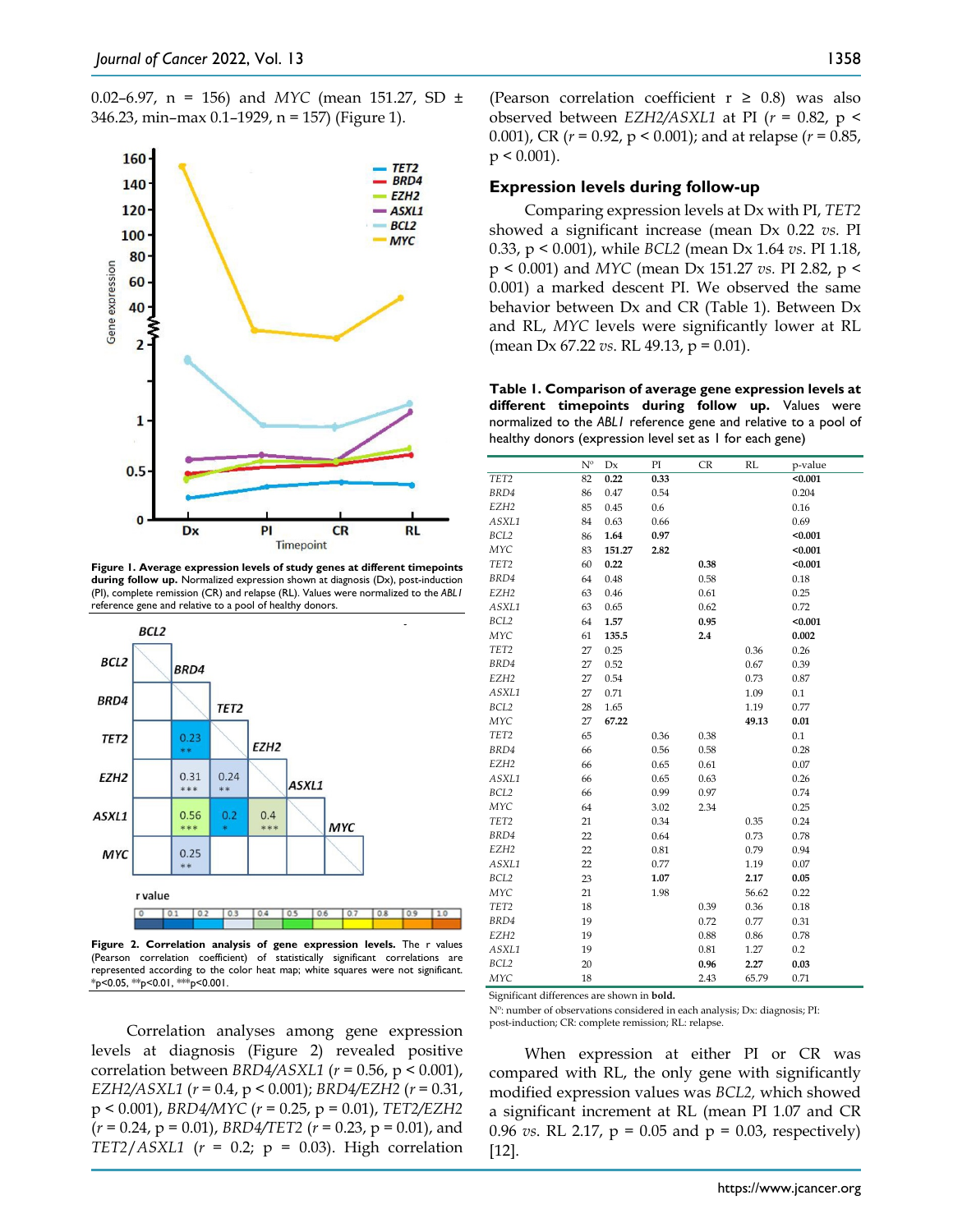Comparing the gene expression levels of patients at PI who had obtained CR in response to induction therapy  $(n = 89, 50.6\%)$  *vs.* those who had persistence and/or exitus (n = 77, 43.8%), only *TET2* had significantly different expression levels between the two groups  $(0.37 \text{ vs. } 0.26, p = 0.03)$ , while differences between these groups for *TET2* expression levels at diagnosis was of marginal significance (0.24 *vs.* 0.19, p  $= 0.06$ , Figure 3).



**Figure 3. Violin plot of** *TET2* **expression at diagnosis.** Comparison of the group who achieved complete remission (CR) after induction therapy *vs.* those with persistence and/or exitus (no CR). Student t test (parametric) used for distinct distributions, p=0.06.

#### **Clinical variables**

In terms of clinical variables, no association was found between expression of the genes analyzed at diagnosis with patient age, or leukocyte, hemoglobin, creatinine or lactate dehydrogenase (LDH) levels. However, a significant inverse correlation was observed between blasts in PB and expression of *BRD4* (r = -0.26, p= 0.01)*, EZH2* (r = -0.27, p = 0.01) and *ASXL1* ( $r = -0.2$ ,  $p = 0.04$ ) at diagnosis (Supplementary Table 2).

When included in a predictive model, a 1-fold increase in *EZH2* and *BRD4* expression caused a 21.05-fold ( $p = 0.04$ ) and 13.36-fold ( $p = 0.1$ ) decrease in blasts in PB, respectively; whereas a 1-fold increase in *EZH2* and *ASXL1* expression caused a 13.81-fold decrease ( $p = 0.1$ ) and a 11.27-fold increase ( $p = 0.05$ ) in blasts in BM (Supplementary Figure 1).

#### **Overall and progression-free survival**

Median survival in our series was 14.8 months, with 57.4% of patients alive after 12 months. As expected, age at diagnosis was predictive of overall survival (OS) for the whole series ( $p \le 0.001$ , Table 2) [13], but also for patients aged 70 years and under with intermediate cytogenetic risk ( $p = 0.037$ ).

Univariate analysis for OS revealed no association between gene expression levels at diagnosis or at relapse (Table 2). Moreover, Cox regression analysis revealed no association between gene expression at diagnosis and the time between diagnosis and exitus.

**Table 2. Univariate and multivariate analysis for overall survival for the whole series.** Average expression levels for the group of survivors and non-survivors are included for genes whose expression at certain timepoints was significant (or of borderline significance)

| Variables                        | $N^{\rm o}$<br>HR<br>p-value<br>Average expr. |      |         |           |               |
|----------------------------------|-----------------------------------------------|------|---------|-----------|---------------|
|                                  |                                               |      |         | Survivors | Non-survivors |
| Univariate                       |                                               |      |         |           |               |
| Male gender                      | 176                                           | 1.03 | 0.87    |           |               |
| Age at diagnosis<br>(continuous) | 176                                           | 1.04 | $0.001$ |           |               |
| ELN risk group*                  | 160                                           |      |         |           |               |
| 2                                |                                               | 1.53 | 0.12    |           |               |
| 3                                |                                               | 2.10 | 0.008   |           |               |
| Cytogenetic risk group*          | 173                                           |      |         |           |               |
| 2                                |                                               | 1.30 | 0.48    |           |               |
| 3                                |                                               | 2.07 | 0.07    |           |               |
| Leucocytes (log) at<br>diagnosis | 173                                           | 1.13 | 0.05    |           |               |
| At diagnosis                     | 153                                           |      |         |           |               |
| TET2 expr.                       |                                               | 0.47 | 0.26    |           |               |
| BRD4 expr.                       |                                               | 0.72 | 0.19    |           |               |
| EZH2 expr                        |                                               | 0.73 | 0.37    |           |               |
| ASXL1 expr.                      |                                               | 0.87 | 0.54    |           |               |
| BCL2 expr.                       |                                               | 1.08 | 0.37    |           |               |
| MYC expr.                        |                                               | 1    | 0.88    |           |               |
| Post-induction                   | 90                                            |      |         |           |               |
| TET2 expr.                       |                                               | 0.39 | 0.15    |           |               |
| BRD4 expr.                       |                                               | 1.25 | 0.5     |           |               |
| EZH2 expr.                       |                                               | 1.26 | 0.089   |           |               |
| ASXL1 expr.                      |                                               | 1.63 | 0.034   | 0.57      | 0.72          |
| BCL2 expr.                       |                                               | 1.45 | 0.046   | 0.81      | 1.07          |
| MYC expr.                        |                                               | 1.03 | 0.062   | 1.26      | 4.26          |
| Complete remission               | 67                                            |      |         |           |               |
| TET2 expr.                       |                                               | 0.95 | 0.94    |           |               |
| BRD4 expr                        |                                               | 1.94 | 0.062   | 0.48      | 0.66          |
| EZH2 expr.                       |                                               | 1.45 | < 0.001 | 0.45      | 0.76          |
| ASXL1 expr.                      |                                               | 1.98 | < 0.001 | 0.52      | 0.72          |
| BCL2 expr.                       |                                               | 1.83 | 0.012   | 0.81      | 1.10          |
| MYC expr                         |                                               | 1.08 | 0.041   | 1.31      | 3.27          |
| At relapse                       | 29                                            |      |         |           |               |
| TET2 expr.                       |                                               | 0.33 | 0.12    |           |               |
| BRD4 expr.                       |                                               | 1.05 | 0.87    |           |               |
| EZH2 expr.                       |                                               | 0.99 | 0.96    |           |               |
| ASXL1 expr.                      |                                               | 1.06 | 0.65    |           |               |
| BCL2 expr.                       |                                               | 1.11 | 0.12    |           |               |
| MYC expr.                        |                                               | 1    | 0.23    |           |               |
| Multivariate                     |                                               |      |         |           |               |
| Age at diagnosis                 | 158                                           | 1.04 | < 0.001 |           |               |
| ELN risk group*                  | 158                                           |      |         |           |               |
| 2                                |                                               | 1.40 | 0.233   |           |               |
| 3                                |                                               | 1.76 | 0.044   |           |               |
| Leucocytes (log) at              | 158                                           | 1.24 | 0.003   |           |               |
| diagnosis                        |                                               |      |         |           |               |
| BCL2 expr. PI                    | 82                                            | 1.58 | 0.014   | 0.81      | 1.07          |
| BCL2 expr. CR                    | 60                                            | 1.96 | 0.008   | 0.81      | 1.10          |

Significant differences are shown in **bold.** Nº: number of observations considered in each analysis; PI: post-induction; CR: complete remission; RL: relapse; ELN: European LeukemiaNet.

\* Risk group 1 taken as reference.

At PI, the expression levels of *ASXL1* (p = 0.034) and *BCL2* (p = 0.046) were associated with OS, with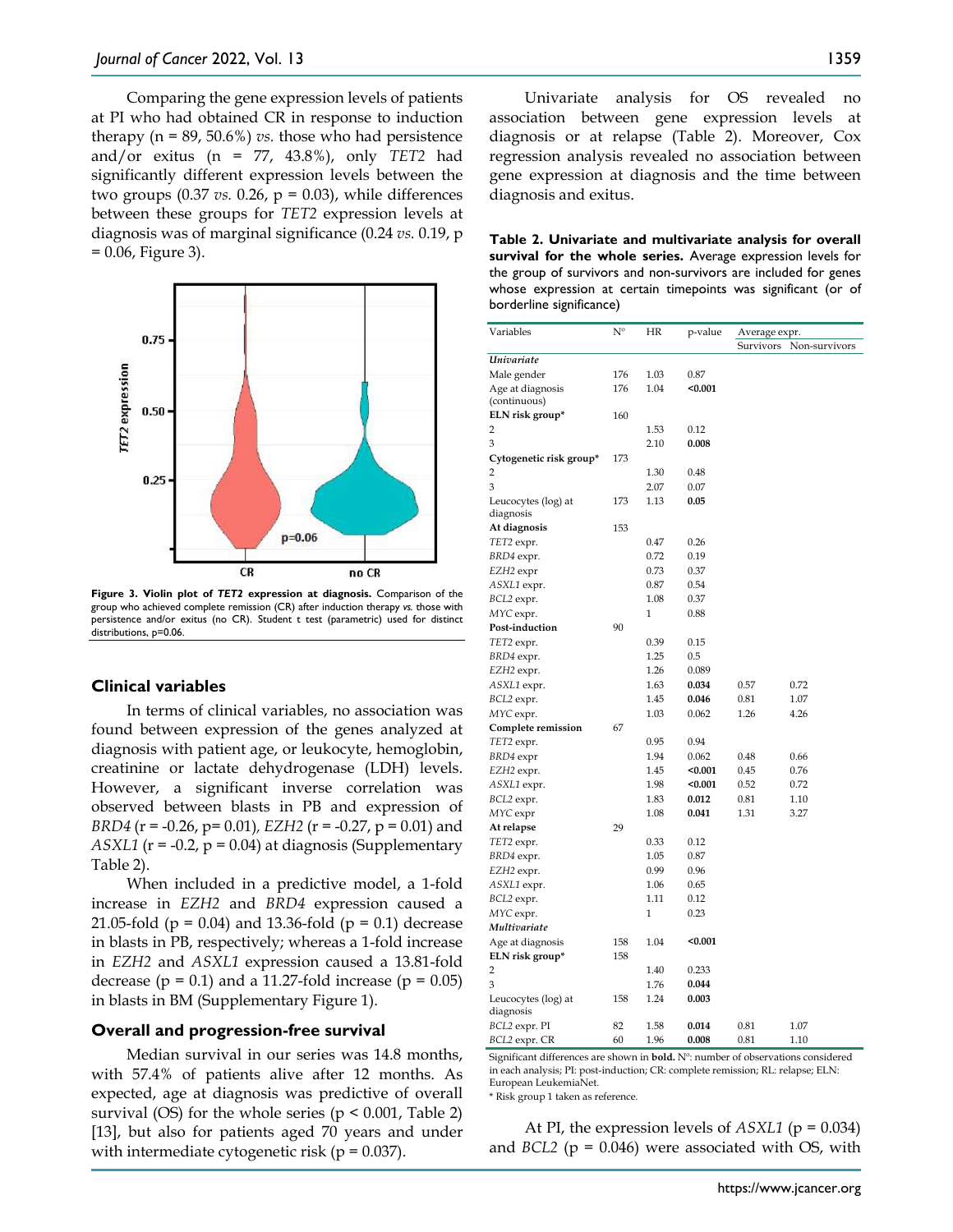*MYC* expression of marginal significance ( $p = 0.062$ ); while the levels of *ASXL1* (p < 0.001), *BCL2* (p = 0.012), *MYC* (p = 0.041) and *EZH2* (p < 0.001) were associated with OS at CR, with *BRD4* expression of marginal significance (0.48 in group of survivors *vs.* 0.66 in exitus group,  $p = 0.062$ ). In the multivariate analysis, age and leukocyte count at diagnosis, ELN risk group 3, and *BCL2* expression at both PI and CR retained significance [12].

| Table 3. Univariate analysis for progression-free survival      |  |
|-----------------------------------------------------------------|--|
| for the whole series. Significant differences are shown in bold |  |

| Variables                     | HR           |                 |
|-------------------------------|--------------|-----------------|
|                               |              | p-value<br>0.74 |
| Male gender                   | 1.07         |                 |
| Age at diagnosis (continuous) | 1.02         | $0.001$         |
| ELN risk group*               |              |                 |
| 2                             | 1.20         | 0.50            |
| 3                             | 1.71         | 0.04            |
| At diagnosis                  |              |                 |
| TET2 expr.                    | 0.62         | 0.45            |
| BRD4 expr.                    | 0.67         | 0.1             |
| EZH2 expr.                    | 1.12         | 0.73            |
| ASXL1 expr.                   | 0.72         | 0.16            |
| BCL2 expr.                    | 1.09         | 0.3             |
| MYC expr.                     | $\mathbf{1}$ | 0.84            |
| Post-induction                |              |                 |
| TET2 expr.                    | 0.38         | 0.11            |
| BRD4 expr.                    | 1.08         | 0.8             |
| EZH2 expr.                    | 1.23         | 0.13            |
| ASXL1 expr.                   | 1.52         | 0.073           |
| BCL2 expr.                    | 1.39         | 0.06            |
| MYC expr.                     | 1.02         | 0.19            |
| Complete remission            |              |                 |
| TET2 expr.                    | 0.83         | 0.77            |
| BRD4 expr.                    | 1.57         | 0.18            |
| EZH2 expr.                    | 1.37         | 0.019           |
| ASXL1 expr.                   | 1.8          | 0.016           |
| BCL2 expr.                    | 1.63         | 0.022           |
| MYC expr.                     | 1.05         | 0.15            |
| At relapse                    |              |                 |
| TET2 expr.                    | 0.88         | 0.83            |
| BRD4 expr.                    | 1.02         | 0.95            |
| EZH2 expr.                    | 1.1          | 0.63            |
| ASXL1 expr.                   | 1.02         | 0.86            |
| BCL2 expr.                    | 1.08         | 0.24            |
| MYC expr.                     | $\mathbf{1}$ | 0.39            |

\*Risk group 1 taken as reference. ELN: European LeukemiaNet.

Median PFS in our series was 12.5 months. Univariate analysis revealed no association between gene expression levels at diagnosis or at relapse. However, the gene expression levels of *ASXL1* and *BCL2* at PI (albeit of marginal significance,  $p = 0.073$ and 0.06, respectively) and of *ASXL1, BCL2* and *EZH2*  at CR ( $p = 0.016, 0.022, 0.019$ , respectively) were associated with PFS (Table 3).

#### **Discussion**

In accordance with a previous report, we observed significantly higher *TET2* expression after induction and at complete remission compared to diagnosis, although we did not observe a reduction in *TET2* expression at relapse [14]. Importantly, *TET2*  expression was lower at PI in those patients who achieved CR in response to induction therapy compared to those who did not. Meanwhile, *BCL2* and *MYC* levels were significantly lower after induction and at CR compared to diagnosis.

In this expression study, *BCL2* was the only gene to show a significant increase in expression at relapse compared to PI and CR [12]. Early studies showed that overexpression of *BCL2* is a common event in AML and that high levels are associated with chemoresistance and low complete remission rate [15-17]. Further papers demonstrated that it is the readiness for apoptosis of myeloblasts, known as "priming", rather than the monogenic expression of a single apoptosis-related gene at diagnosis (i.e. *BAX*, *BLC2*), that determines a successful response to chemotherapy [18, 19].

Relapsed AML cases have a particularly poor prognosis due to limited treatment options for refractory cases. As the sensitivity to the selective BCL-2 inhibitor ABT-199 seems to correlate with *BCL2* levels [20], it is possible that *BCL2* expression at PI, at CR and even at relapse, may determine candidates for venetoclax as an alternative treatment.

Our study is the first to analyze *BRD4* expression in a series of patients with AML at different timepoints during patient follow up, namely, after induction therapy, when the patients reached CR, and at relapse. No significant associations were observed for *BRD4* expression during patient follow up, although expression levels at CR were marginally associated with OS. This result is in accordance with previous results associating high BRD4 expression with poor OS in response to chemotherapy [21].

Although no association was observed between gene expression levels at diagnosis and OS or PFS, expression levels of *ASXL1* and *BCL2* at PI and of *EZH2, ASXL1, BCL2* and *MYC* at CR were associated with OS, while *EZH2, ASXL1* and *BCL2* levels at CR were associated with PFS. Assessment of post-treatment remission is currently primarily based on cytomorphology, with CR defined as <5% blasts in the bone marrow [11], but this does not mean that the patient is free of disease. In fact, the consensus among experts is to evaluate for the presence of measurable residual disease (MRD), defined as post-therapy persistence of leukemic cells at levels below morphologic detection, since it is a strong, independent prognostic marker of increased risk of relapse and shorter survival [22]. Our results suggest that gene expression at PI/CR has a significant influence on patient outcome. Therefore, expression analysis of a set of just six genes could help refine the risk stratification of patients who achieve CR in response to standard induction therapy to better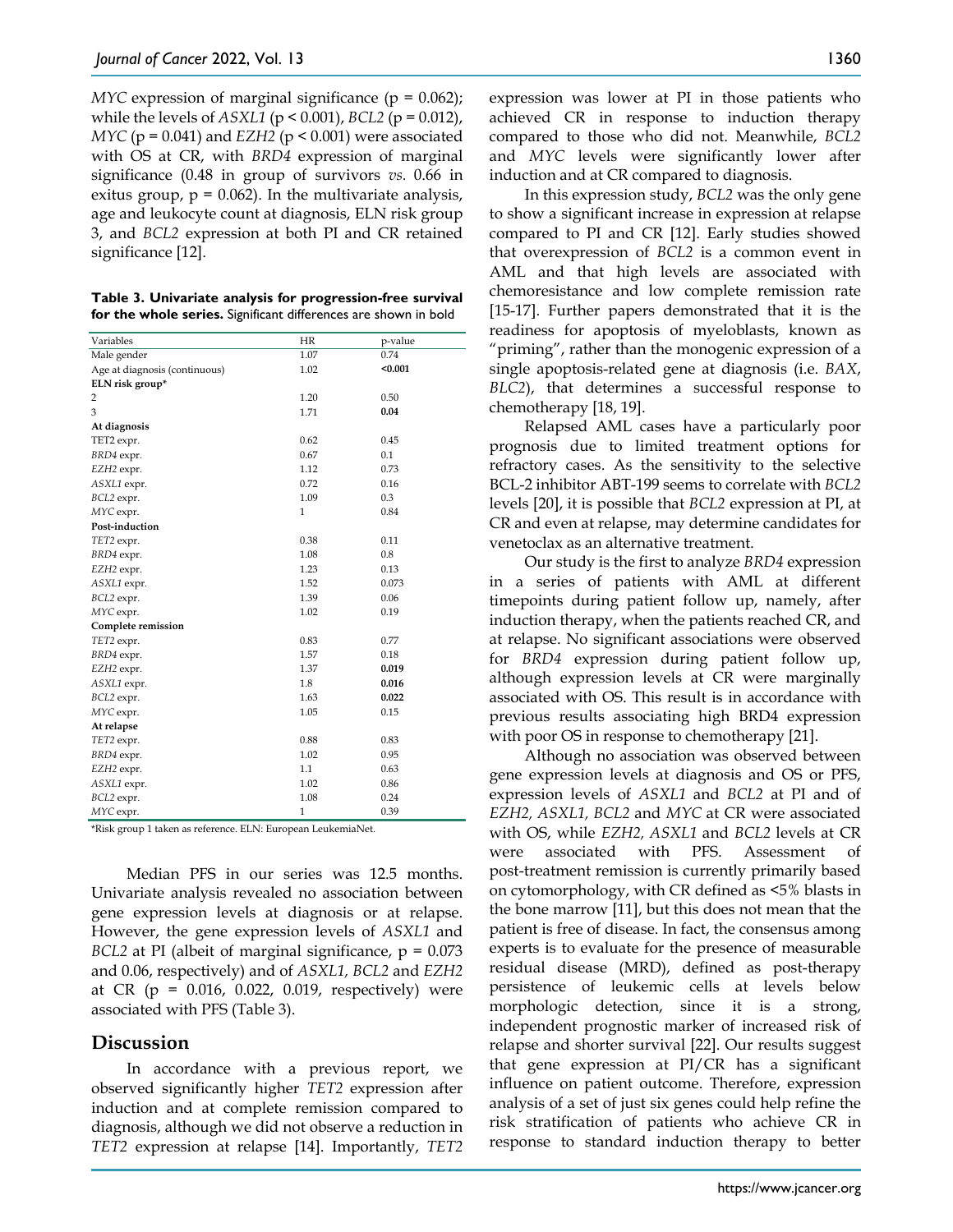predict patient survival and identify patients likely to require an alternative treatment approach. Unlike other multi-gene prediction scores (such as the 17- or 29-gene scores [23, 24]), our RT-qPCR strategy is simple, cost-efficient and easily applicable in most hematology laboratories.

As expected, we observed that the expression levels at diagnosis of genes with a tumor suppressor function in AML (*TET2, EZH2* and *ASXL1*) were low compared to normal bone marrow, whereas levels at diagnosis of genes with an oncogenic role (*BCL2* and *MYC*) were higher in a series of 176 AML patients. *TET2* levels were the lowest with regard to normal bone marrow, in agreement with what has already been described in AML [14].

We observed a very positive correlation between *ASXL1* and *EZH2* expression at diagnosis, PI and relapse, which may correspond to their cooperative functions in relation to the H3K27me3 epigenetic mark [25]. In addition, there was a correlation between *EZH2/ASXL1* and *TET2* levels at diagnosis that could be explained by the described collaborative role of the malfunction of ASXL1 and TET2 in promoting the commitment of hematopoietic cells to the myeloid lineage in myeloid pathogenesis [26]. The association found between *BRD4* and *MYC* agrees with the biological activating function of BRD4 over *MYC* expression [27]. Finally, *BRD4* expression also correlated with *EZH2/ASXL1/TET2;* accordingly, it has been published that BRD4 regulates *EZH2* transcription through the upregulation of *MYC* [27] and binds directly to enhancer sites in the *EZH2, MYC* and *BCL2* genes [28]. Therefore, there is biological concordance with our results of observed mRNA expression levels at diagnosis. These correlations may also be important to take into account when considering combination therapies.

Moreover, although significant associations were observed between *BRD4* and *MYC* levels but not between *BRD4* and *BCL2* levels, the expression of *BCL2* and *MYC*, both downstream targets of BRD4 [28, 29], were significantly lower after induction and at CR compared to diagnosis. Interestingly, studies have shown that the treatment of AML cells with the selective small-molecule bromodomain inhibitor JQ1 caused the rapid downregulation of *BCL2* and *MYC* transcription, followed by genome-wide downregulation of Myc-dependent target genes [27, 29]. Therefore, cells with high levels of *MYC* and *BCL2* may be vulnerable to BRD4 inhibition. Moreover, combination treatment with BET inhibitors and venetoclax has recently been reported to be more effective in inducing lethal effects against AML blasts, without inducing toxicity, in AML engrafted mice [30].

In conclusion, gene expression at PI/CR has a significant influence on patient outcome. Our findings support the upregulation of *TET2* and the downregulation of *BCL2* and *MYC* at post-induction as potential follow-up targetable markers in AML. However, further analyses in a larger AML series are needed to confirm that expression analysis of a set of just six genes could help refine the risk stratification of patients who achieve complete remission in response to standard induction therapy and to establish which patients are likely to benefit from therapy with BCL2 and/or BRD4 inhibitors.

# **Supplementary Material**

Supplementary figure and tables. https://www.jcancer.org/v13p1356s1.pdf

## **Acknowledgements**

This work was supported by the Fundación DISA (OA 15/005), and the Ministry of Economy and Competitiveness ISCIII‐FIS (PI14/02220).

#### **Data Availability**

The raw data will be made available upon reasonable request.

# **Competing Interests**

The authors have declared that no competing interest exists.

## **References**

- 1. Song X, Peng Y, Wang X, et al. Incidence, Survival, and Risk Factors for Adults with Acute Myeloid Leukemia Not Otherwise Specified and Acute Myeloid Leukemia with Recurrent Genetic Abnormalities: Analysis of the Surveillance, Epidemiology, and End Results (SEER) Database, 2001-2013. Acta Haematol. 2018; 139: 115-27.
- 2. Fernandez HF, Sun Z, Yao X, et al. Anthracycline dose intensification in acute myeloid leukemia. N Engl J Med. 2009; 361: 1249-59.
- 3. Baudard M, Beauchamp-Nicoud A, Delmer A, et al. Has the prognosis of adult patients with acute myeloid leukemia improved over years? A single institution experience of 784 consecutive patients over a 16-year period. Leukemia. 1999; 13: 1481-90.
- 4. Löwenberg B, Ossenkoppele GJ, van Putten W, et al. High-dose daunorubicin in older patients with acute myeloid leukemia [published correction appears in N Engl J Med. 2010; 362: 1155.
- 5. Ravandi F, Cortes J, Faderl S, et al. Characteristics and outcome of patients with acute myeloid leukemia refractory to 1 cycle of high-dose cytarabine-based induction chemotherapy. Blood. 2010; 116: 5818-6153.
- 6. Appelbaum FR, Gundacker H, Head DR, et al. Age and acute myeloid leukemia. Blood. 2006; 107: 3481-5.
- 7. Rowe JM. Progress and predictions: AML in 2018. Best Pract Res Clin Haematol. 2018; 31: 337-40.
- 8. Shah A, Andersson TM, Rachet B, Bjorkholm M, Lambert PC. Survival and cure of acute myeloid leukaemia in England, 1971-2006: a population-based study. Br J Haematol. 2013; 162: 509-16.
- 9. DiNardo CD, Pratz K, Pullarkat V, et al. Venetoclax combined with decitabine or azacitidine in treatment-naive, elderly patients with acute myeloid leukemia. Blood. 2019; 133: 7-17.
- 10. Berthon C, Raffoux E, Thomas X, et al. Bromodomain inhibitor OTX015 in patients with acute leukaemia: a dose-escalation, phase 1 study. Lancet Haematol. 2016; 3: e186-95.
- 11. Döhner H, Estey E, Grimwade D, et al. Diagnosis and management of AML in adults: 2017 ELN recommendations from an international expert panel. Blood. 2017; 129: 424-7.
- 12. Bilbao-Sieyro C, Rodriguez-Medina C, Florido Y, et al. *BCL2* expression at post-induction and complete remission impact the outcome in acute myeloid leukemia. Diagnostics. 2020; 10: 1048.